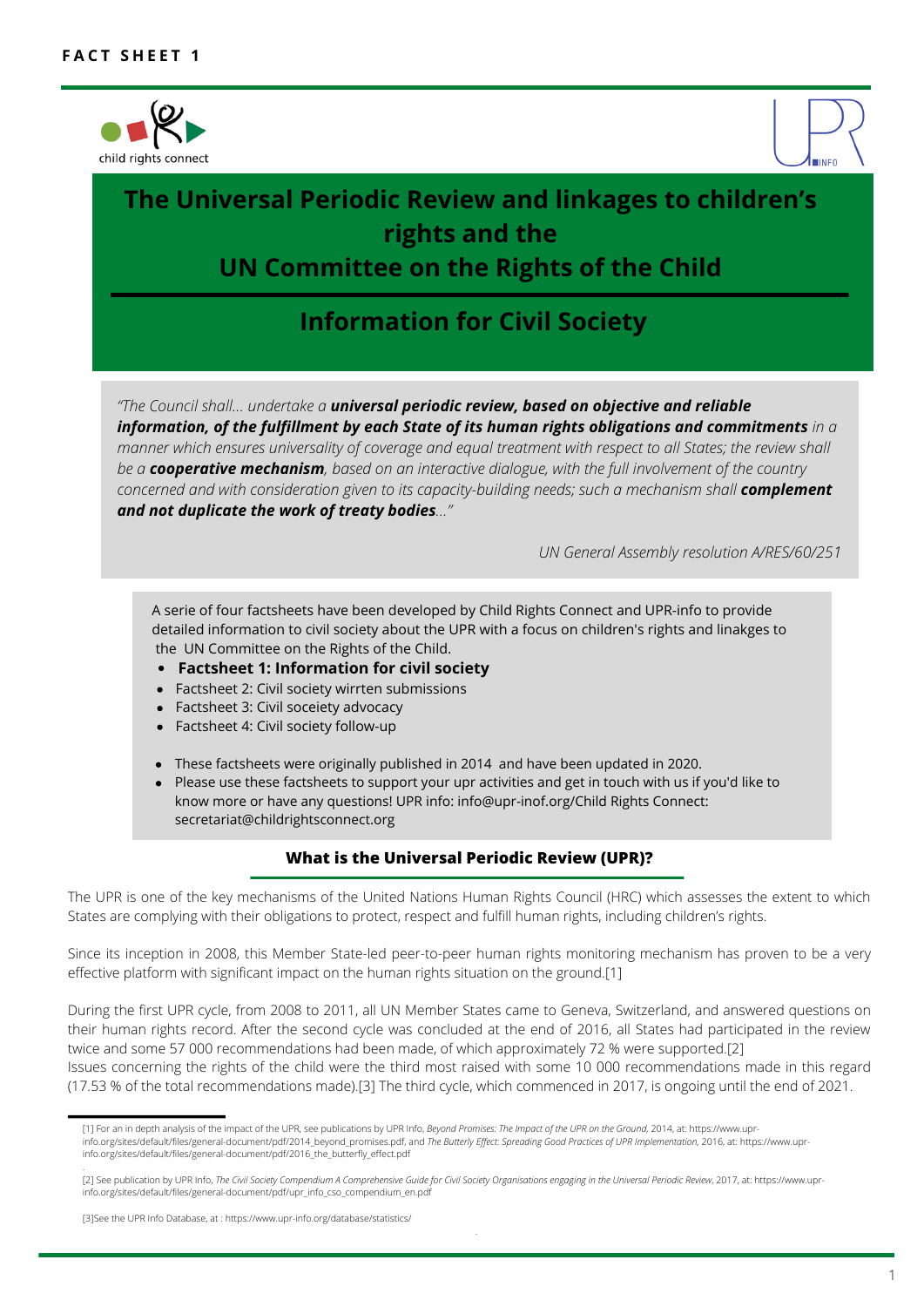The UPR examination takes place during a 3.5 hour "review'"[4] conducted by the UPR Working Group[5] – which is open to any UN Member State – in the form of an interactive dialogue.

The **State under review ("SuR")** is given 70 minutes to present its report, answer questions made by other States and present concluding remarks. 140 minutes are allocated to States participating in the review to ask questions, make comments and recommendations to the SuR

States have a maximum of 2 minutes to deliver their statements[6] and usually manage to raise 2 to 4 issues during that time. They can also transmit written questions to the SuR, ten working days before its UPR.[7].

For each review, three HRC Member States, known as the troika, are selected at random. They transmit the written questions to the SuR and help the Secretariat draft the Report of the Working Group.

Civil Society Organisations (CSOs), National Human Rights Institutions (NHRIs), human rights defenders including children, academic institutions, ombudspersons, individual experts and regional organizations, cannot participate in the review but they can submit written information and recommendations beforehand.[8]



### **Key facts about the UPR**



- Every 4½ years
- For all UN Member States
- The review is based on three reports:
	- 1) the State's national report (about 20 pages),
	- 2) a compilation of UN information on the State (about 10 pages) prepared by the Office of the High Commissioner (OHCHR) and
	- 3) a summary of other relevant stakeholders' information, including NGOs, NHRIs and children, (about 10 pages) prepared by the OHCHR.[9]

For the third cycle of the UPR, which began in April 2017, the OHCHR released country specific matrices for the States under review, as a complement to the stakeholder's report[10]. States receive recommendations from their peers, not from experts like the Committee on the Rights of the Child (the Committee).

- The SuR can decide to "support" or to "note" the recommendations[11]. When the recommendations enjoy the support from the State, it means that they have been accepted. While States cannot formally reject recommendations, noted recommendations mean that the State did not make a commitment to support those recommendations, thus the State can decide to implement the recommendations or not.
- Supported recommendations should be implemented by the next review. Within this timeframe, States can also take measures to implement noted recommendations.
- Civil society can monitor the implementation of both supported and noted recommendations.

[7]

<sup>[4]</sup> As a result of the review of the HRC's working methods in 2011, the UPR interactive dialogue was extended to 3½ hours. This came into effect when the 2nd UPR cycle started in May 2012. [5] The UPR Working Group consists of the 47 members of the Council; however any UN Member State can take part in the discussion/dialogue with the reviewed States. Each State review is assisted by groups of three States, known as "troikas", who serve as rapporteurs. The selection of the troikas for each State is done through a drawing of lots following elections for the Council membership in the General Assembly. https://www.ohchr.org/en/hrbodies/upr/pages/basicfacts.aspx

<sup>[6]</sup> The exact time States have to make their statement will depend on the number of States that want to take the floor during the allocated 140 minutes.

<sup>[8]</sup>See Factsheet No.2, entitled "NGO written submission for the Universal Periodic Review"..

<sup>[9]</sup> See OHCHR guidelines for written submissions for the third UPR cycle, published in 2016, here: https://www.upr info.org/sites/default/files/general-

document/pdf/upr\_technicalguidelines3rdcycle\_submissions.pdf. See also Factsheet No. 2 entitled: "NGO written submission for the Universal Periodic Review".

<sup>[10]</sup> Matrices of recommendations of countries to be reviewed during the third UPR cycle are available here: http://www.ohchr.org/EN/HRBodies/UPR/Pages/NgosNhris.aspx [11]Pursuant to Resolution 5/1.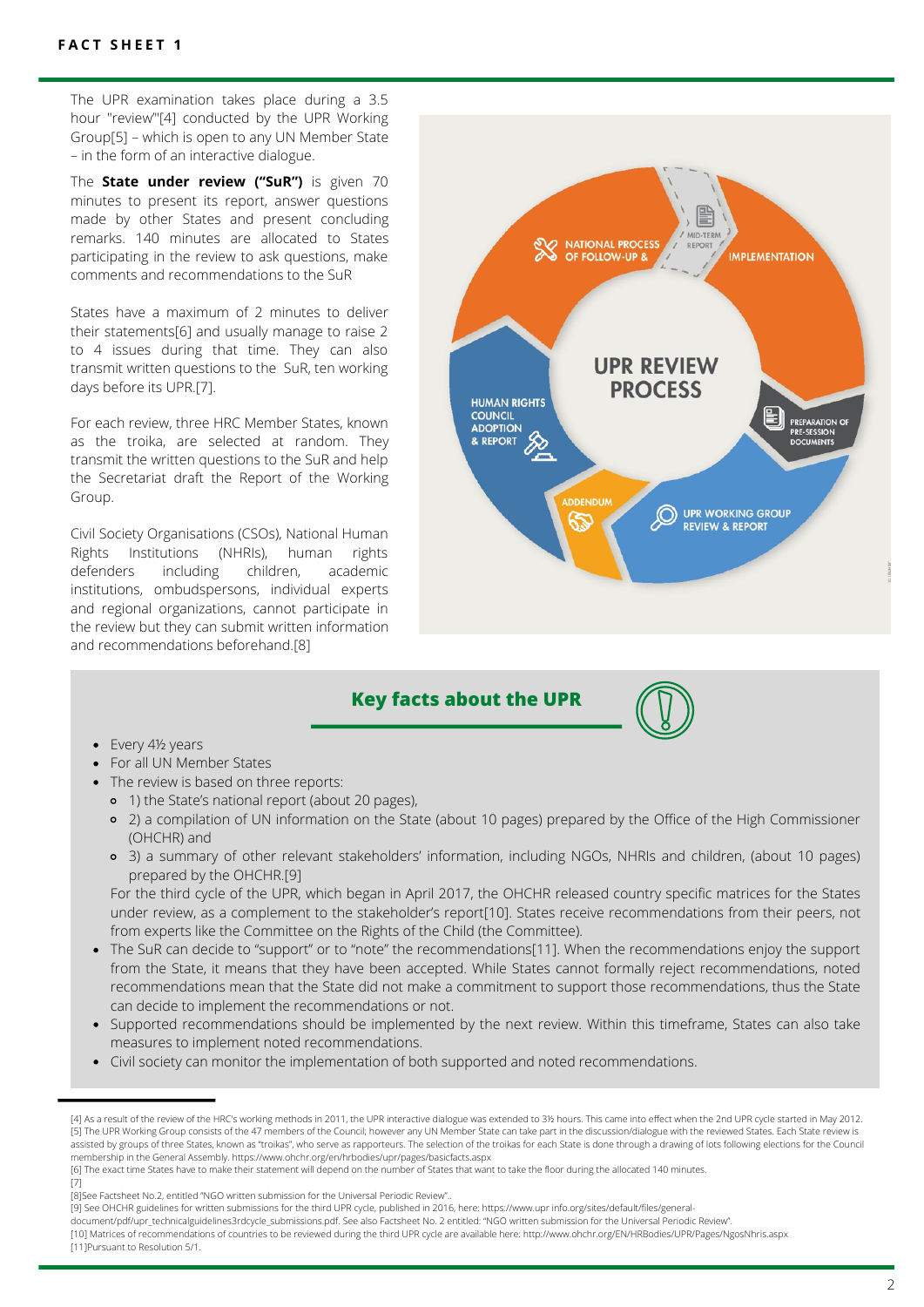#### **How have child rights been addressed in the UPR?**

For information about and statistics on how child rights have been addressed in the UPR, see:

- The UPR Info database at: https://www.upr-info.org/database/
- United Nations Population Fund: Lessons from the Second Cycle of the Universal Periodic Review https://www.unfpa.org/publications/commitment-action-sexual-and-reproductive-health-and-rights-0

### **What is the difference between the UPR and CRC reporting cycles?**

While the UPR is a peer-to-peer review between State Parties, the review of the implementation of the Convention on the Rights of the Child (CRC) and its Optional Protocols is conducted by 18 independent experts, i.e., members of the Committee on the Rights of the Child.[12]

In addition, the UPR is more frequent (every 4,5 years) and the dates are more predictable than the reporting cycle of the CRC and its Optional ProtocolsThe schedule for the UPR is set in advance (i.e. before the start of each review cycle) by the HRC and it is not dependent on the submission of the State's report. As a result, States

cannot delay the review by neglecting to submit their report, and CSOs can plan their UPR work a long time in advance by checking the calendar of UPR examinations. [13]

Conversely, under the regular review cycle, the CRC Committee sets the date for when the State's next country report is officially due in its Concluding Observations to a State and if the State does not submit its report by the given deadline, the Committee does not schedule a review. Albeit the CRC reporting cycle is intended to take place every 5 years, the review will be delayed until the CRC Committee receives the State report. This has resulted in backlogs of reports for the Committee and hence in the past, considerable delays in the review schedule. Naturally, this may also create difficulties for CSOs in terms of planning their work.

Under the Simplified Reporting Procedure (SRP), implemented by the CRC Committee since 2016, invited States are requested to decide whether they want to be reviewed under the SRP or not. If the State decide to optin, the review cycle starts with the answer of the State.

Under the UPR, all human rights obligations incumbent on a State may be raised, including children's rights. The UPR is a highly political mechanism and issues raised are a direct reflection of the political priorities of States. This means that some issues risk being neglected, are they not adequately advocated and lobbied for by CSOs.[15] The review by the CRC Committee focuses solely on children's rights as opposed to human rights at large. In this sense, issues concerning all clusters, principles and treaty provisions of the CRC and its Optional Protocols are ensured to be covered. States may furthermore, in a voluntary basis, submit midterm reports on the implementation of the UPR recommendations they accepted. CSOs can also submit midterm reports as an opportunity for advocacy in the follow-up of the implementation of the recommendations.

## **What is the relationship between the UPR Recommendations and the CRC Committee's Concluding Observations?**

The UPR is not a stand-alone mechanism of the HRC. It can be used to reinforce and follow-up on recommendations from Special Procedures, reports presented and resolutions adopted at the HRC, etc.. Likewise, the UPR can also produce additional recommendations which reflect developments at national level since the State was last examined by the CRC Committee or other treaty bodies, thereby strengthening the promotion and protection of children's rights. These recommendations can, in turn, be followed up by the CRC Committee where they relate to child rights. The UPR review and the CRC reporting are thus complementary and mutually reinforcing.

As such, both mechanisms are essential in creating space for interaction between child rights actors, including children themselves; in pushing for children's rights to be at the heart of a political agenda; and in holding States accountable to their legal obligations to children.

Unlike the Concluding Observations of the CRC Committee, when a State has formally accepted UPR recommendations, it has committed to implement them before its next review [20]

<sup>[12]</sup> Access our CRC reporting mini-site here: http://crcreporting.childrightsconnect.org/ [13] UPR calendar: http://www.ohchr.org/EN/HRBodies/UPR/Pages/UPRMain.aspx

<sup>[15]</sup> See further, Factsheet No. 3, entitled "NGO Advocacy in the Universal Periodic Review".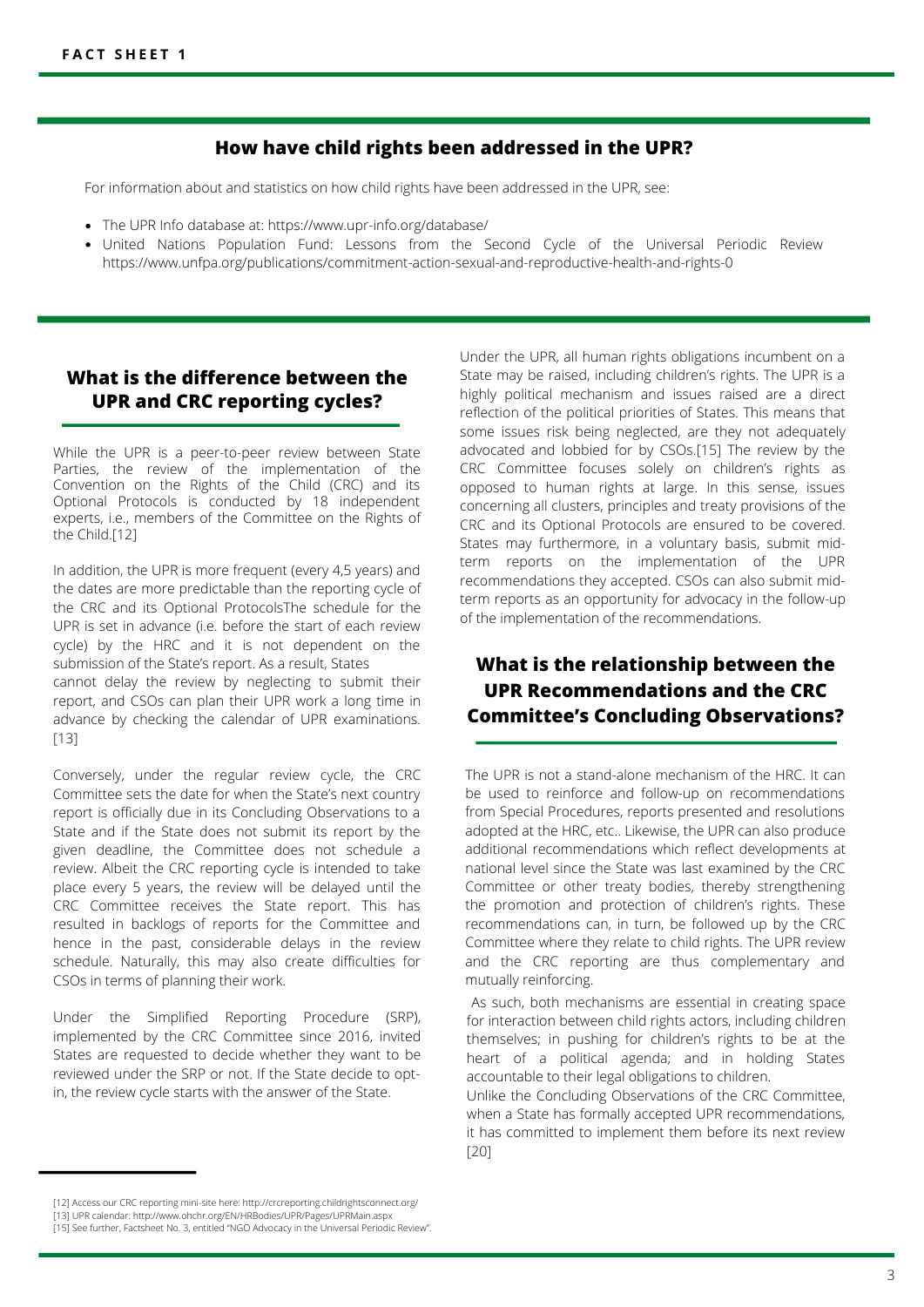

**NGOs can base their UPR recommendations on the Committee's concluding observations or make new recommendations related to the CRC and its Optional Protocols. The UPR can therefore be used to reinforce the implementation of these treaties. CSOs can also base their recommendations to the CRC Committee on UPR recommendations.**

**By checking the schedules for reporting under the UPR and on the CRC and its Optional Protocols, OPSC [21] and OPAC [22], CSOs will know the latest Recommendations or Concluding Observations made to their State and will be able to refer to them when they engage with the UPR, the CRC Committee or other human rights mechanisms. This will ensure that the different international human rights mechanisms reinforce each other.**

## **Supporting and noting recommendations: a particularity of the UPR**

Given the nature of the review, a State may:

**Support recommendations: accept to implement recommendations related to child rights**

If these are **not contained in the CRC Committee's Concluding Observations,** CSOs can include these UPR Recommendations in their work on the CRC and its Optional Protocols, and refer to them in their next alternative report to the CRC Committee, or consider them in follow-up work related to the Concluding **Observations** 

#### **Note recommendations**: **express no commitment to implement recommendations related to child rights**

If the noted recommendations are **contained in the CRC Committee's Concluding Observations**, CSOs can use the Concluding Observations to support their<br>advocacy for to implementation of noted for to implementation of noted recommendations.

#### **Nature of UPR Recommendations**

The content of UPR Recommendations is similar to the CRC Committee's Concluding Observations, although they tend to be more general. They may therefore lack the slightly more concrete measures often found in CRC Concluding Observations. CSOs should therefore use any relevant CRC Concluding Observations to assist the State in interpreting and implementing the UPR Recommendations they accepted[23].

The **implementation of each accepted recommendation will be reviewed during the next UPR cycle** for each State. During the interim period, States may provide updates on the implementation of UPR Recommendations under the General Debate of item 6 of any HRC session and send mid-term reports. [24]



There is no standard procedure to indicate which recommendations the State considers to have already implemented or to be in the process of implementing. Most States accept these recommendations (indicating in the Working Group report or the Addendum that the implemented recommendations are among the accepted recommendations) while other States "note" them on the grounds that they have already been implemented. If the noted recommendations were based on the CRC Committee's Concluding Observations, CSOs can bring them to its attention, so that it can request information on the measures taken to implement these recommendations.

<sup>[20]</sup> As a result of the review of the HRC's working methods in 2011, the UPR review cycle has been extended to four and a half years. [21] Optional Protocol to the Convention on the Rights of the Child on the sale of children, child prostitution and child pornography [22] Optional Protocol to the Convention on the Rights of the Child on the involvement of children in armed conflict

<sup>23]</sup> See Factsheet No. 4, entitled "Follow-up to the Universal Periodic Review"

<sup>[24]</sup> States' mid-term reports can be found under: http://www.ohchr.org/EN/HRBodies/UPR/Pages/UPRImplementation.aspx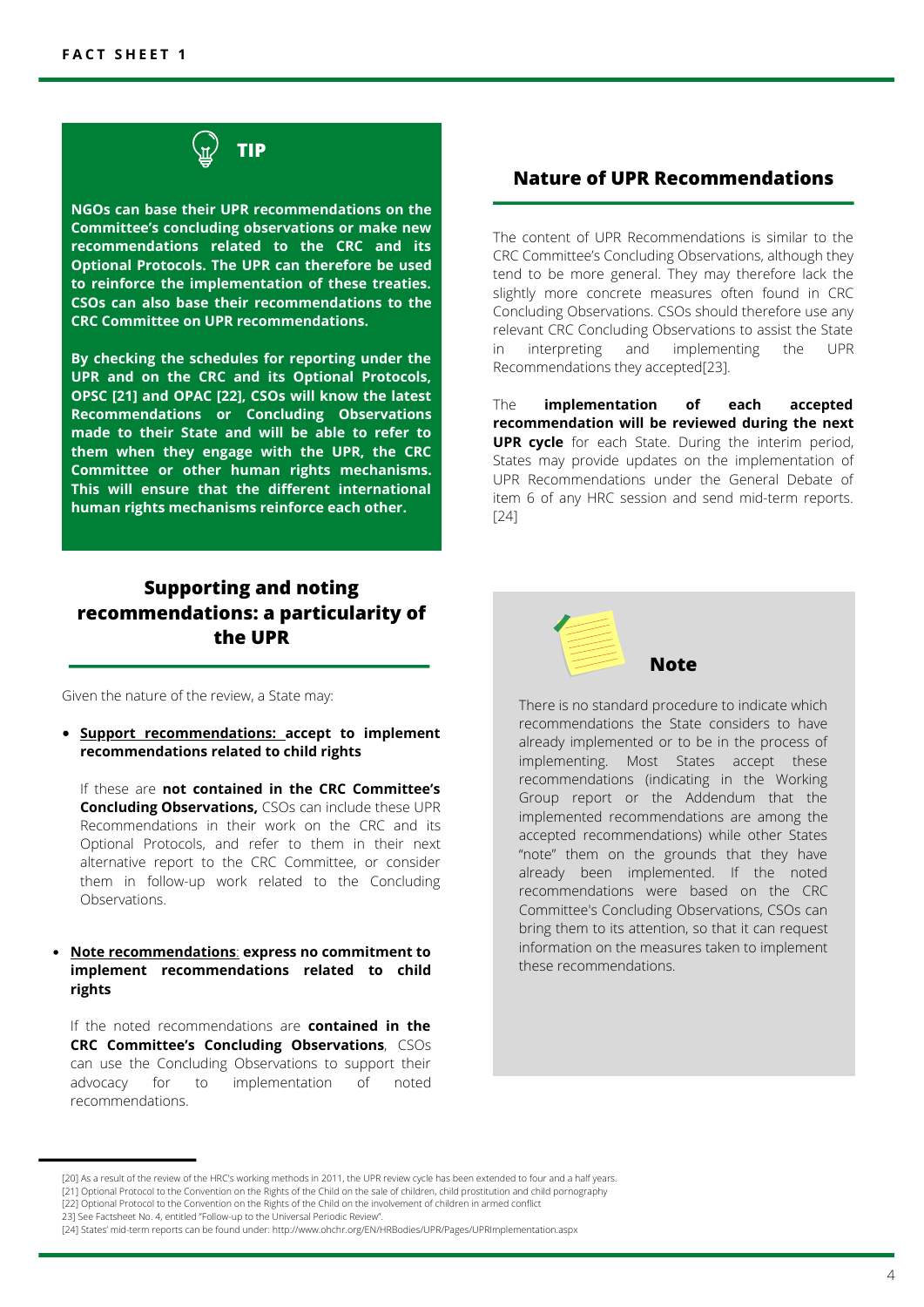#### **Who makes the UPR recommendations?**

During the Working Group session, States Parties make recommendations by taking the floor to read their prepared statements; any recommendations that are not read in the room will not be included in the Working Group report. During the Working Group session, half an hour is allocated to the adoption of the "outcome report" that is a report prepared by the troika (Every State under review has a different troika, each troika consists of three States, who are members of the HRC, selected by lot from the different regional groups) with the involvement of the State under review and assistance from the OHCHR Secretariat. This report provides a summary of the interactive dialogue including questions, comments and recommendations made by States to the country under review, as well as the responses by the reviewed State. The reviewed State has the opportunity to make preliminary comments on the recommendations choosing to either accept or note them. Both accepted and noted recommendations are included in the report.

Only accepted recommendations are expected to be implemented. However, noted recommendations can be used to raise public awareness and lobby the government to change their position.

### **How can civil society influence the UPR Recommendations?**

**CSOs, including NGOs, NHRIs and children, can submit reports** to make sure that their issues of concern will be included in the summary of stakeholders' information and be used by other States as the basis of the review[25]

AND

- **CSOs, including NGOs, NHRIs and children, can participate in the UPR Pre-Session** to brief Permanent Missions on the human rights situation on the ground in the SuR and **conduct advocacy and lobbying activities before the review** to get other States to make their recommendations during the review. Proposed recommendations should be "S.M.A.R.T": specific, measurable, achievable, relevant, and time-bound[26]
- **CSOs, including NGOs, NHRIs and children, can conduct advocacy activities in country** such as approaching embassies of other States to suggest specific recommendations or approaching UN agencies that will be contributing to the review.
- **NGOs can also lobby the SuR to accept UPR recommendations.** A State does not have to accept or note the recommendations made by other States at the end of the review during the UPR Working Group session. States usually give their final say on recommendations during the official adoption of the outcome report at the HRC plenary session, which takes place a few months after the UPR Working Group session. CSOs can therefore use the interim period to lobby their State to accept their recommendations. If during the UPR Working Group session or before the adoption of the report at the HRC, the State has noted CSOs recommendations which are in line with the CRC Committee's Concluding Observations, CSOs can lobby their State to change its position and accept them at the HRC plenary session.

## **Opportunities for child participation.**

Child Rights Connect and UPR Info work together to ensure that children can meaningfully and safely participate in the UPR process (using the CRC Committee's child participation standards[27]) as equal rights holders and stakeholders. NGOs play an immense role in empowering children and ensuring their safe, effective and meaningful participation[28] throughout the UPR process.[29] This means that their voices should be heard and taken into account in each and every stage of the UPR, including:

- 1) children's views should be incorporated into both the stakeholder report and the State report and in child-led report[30].
- 2) children should be involved in the advocacy and lobbying actions towards States including participating in the pre-session and be empowered to develop and take forward their own initiatives;[31] and

3) children should be engaged in the implementation phase of the UPR recommendations and be able to access information and any support needed to take forward their own follow-up actions.[32]

http://www2.ohchr.org/english/bodies/crc/docs/AdvanceVersions/CRC-C-GC-12.pdf.

<sup>[25]</sup> See further Factsheet No. 2, entitled "NGO Written Submission for the Universal Periodic Review".

<sup>[26]</sup> To find out about advocacy and lobbying activities before the UPR, see Factsheet No.3 entitled "NGO Advocacy in the UPR". See also UPR Info's Pre-Session publication, at:

https://www.uprInfo.org/sites/default/files/general-document/pdf/2016\_pre sessions\_empowering\_human\_rights\_voices\_from\_the\_ground.pdf.

<sup>[27]</sup> The latest standards set by the Committee on the Rights of the Child are the Working methods for the participation of children in the days of general discussion of the Committee on the Rights of the Child: http://www.childrightsconnect.org/wp content/uploads/2018/07/AUV\_working-methods-for-child-participation-in-DGDs.pdf?x37799

<sup>[28]</sup> For more information about child participation, see UN Committee on the Rights of the Child, General Comment No. 12 (2009), The Right of the Child to Be Heard, at:

<sup>[29]</sup> The nine basic requirements for child participation, as established by the UN Committee on the Rights of the Child, should be applied also in the UPR. See:

http://tbinternet.ohchr.org/\_layouts/treatybodyexternal/Download.aspx?symbolno=CRC/C/66/2&Lang=en

<sup>[30]</sup> See further Factsheet No.2 ,entitled "NGO written submission for the Universal periodic Review"

<sup>[31]</sup> See further Factsheet No.3, entitled "NGO Advocacy in the UPR".

<sup>[32]</sup> See further Factsheet No.4, entitled "Follow-up to the Universal Periodic review"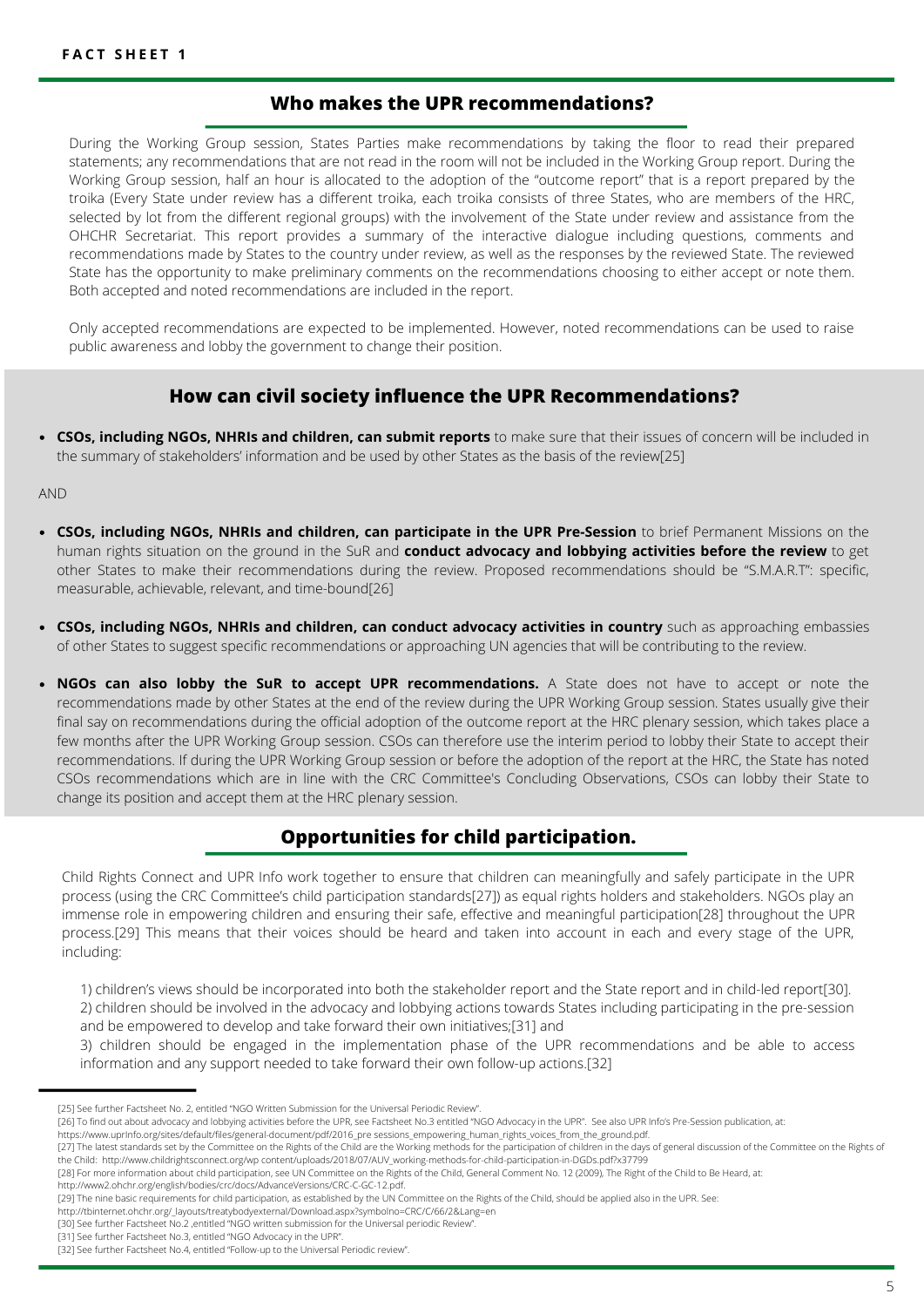## **FIVE REASONS TO ENGAGE IN THE UPR**

**Civil society can raise all issues relating to the human rights record of the State Under Review (SuR) Under the UPR, all human rights obligations of the SuR can be addressed, including:**

- the UN Charter,  $\blacksquare$
- the Universal Declaration of Human  $\blacksquare$ Rights,
- all the human rights instruments which  $\blacksquare$ the State is a Party,
- $\blacksquare$ the voluntary pledges and commitments made by the State, and
- applicable international humanitarian law.

Child rights issues are therefore part of the wider human rights agenda. The UPR is an opportunity to collaborate with other national civil society actors and to establish new partnerships and child rights actors are encouraged to actively engage in the UPR by raising issues relevant to their work.



**Information from civil society can become**

information, which is prepared by the OHCHR, is based on written submissions of NGOs, National Human Rights Institutions (NHRIs), human rights defenders including ombudspersons, individual experts and regional organizations. This summary usually includes key human rights, including child rights issues as well as recommendations to the State.

If CSOs make a written submission, it can become part of the summary of relevant stakeholders.

Through advocacy and lobbying, CSOs can highlight issues overlooked by the SuR and get other Member States to raise their concerns during the review, either as questions or recommendations.



5

### **It is focused and targeted.**

Civil society submissions are limited to 2,815 words (about 5 pages) for individual submissions and 5,630 words (about 10 pages) for joint submissions.[33] CSOs can use information<br>contained in their last CRC/OPSC/OPAC contained in their alternative reports, provided that it covers the situation of child rights in the country over the past 4½ years. In addition, the OHCHR has devised 'Matrices of recommendations of countries' to further emphasise the level of implementation in UPR reporting. Each Matrix allows States and CSOs to report on both the supported and noted recommendations. The purpose of the matrices is to collect precise and<br>specific information on the level of information on implementation in the SuR. This information does not count as part of the submission.

#### **When a State accepts UPR recommendations, it makes a strong political commitment before all UN Member States to implement them in the following 4½ years.**

While it is unfortunate that States can "note" recommendations which are in line with their international human rights obligations, accepted recommendations reflect a strong political commitment from the State to implement them before the next review.

The UPR State delegations usually include high ranking officials with political influence, which demonstrates the States' commitment to the UPR process. The political aspect of the UPR can be an advantage, as States may take it seriously.

#### **It provides a great opportunity to increase awareness about child rights issues in a country**

Both the UPR review and the sessions of the CRC Committee are webcast, which makes them widely accessible.

4

CSOs can use the UPR to increase awareness on child rights issues, as an opportunity to follow-up on CRC Concluding Observations (especially if similar recommendations were made under the UPR), and to exert more pressure on a State to respect child rights in general.

<sup>[33]</sup> The cover page, footnotes, endnotes and annexes will not be taken into account in the word limit and will not be included in the summary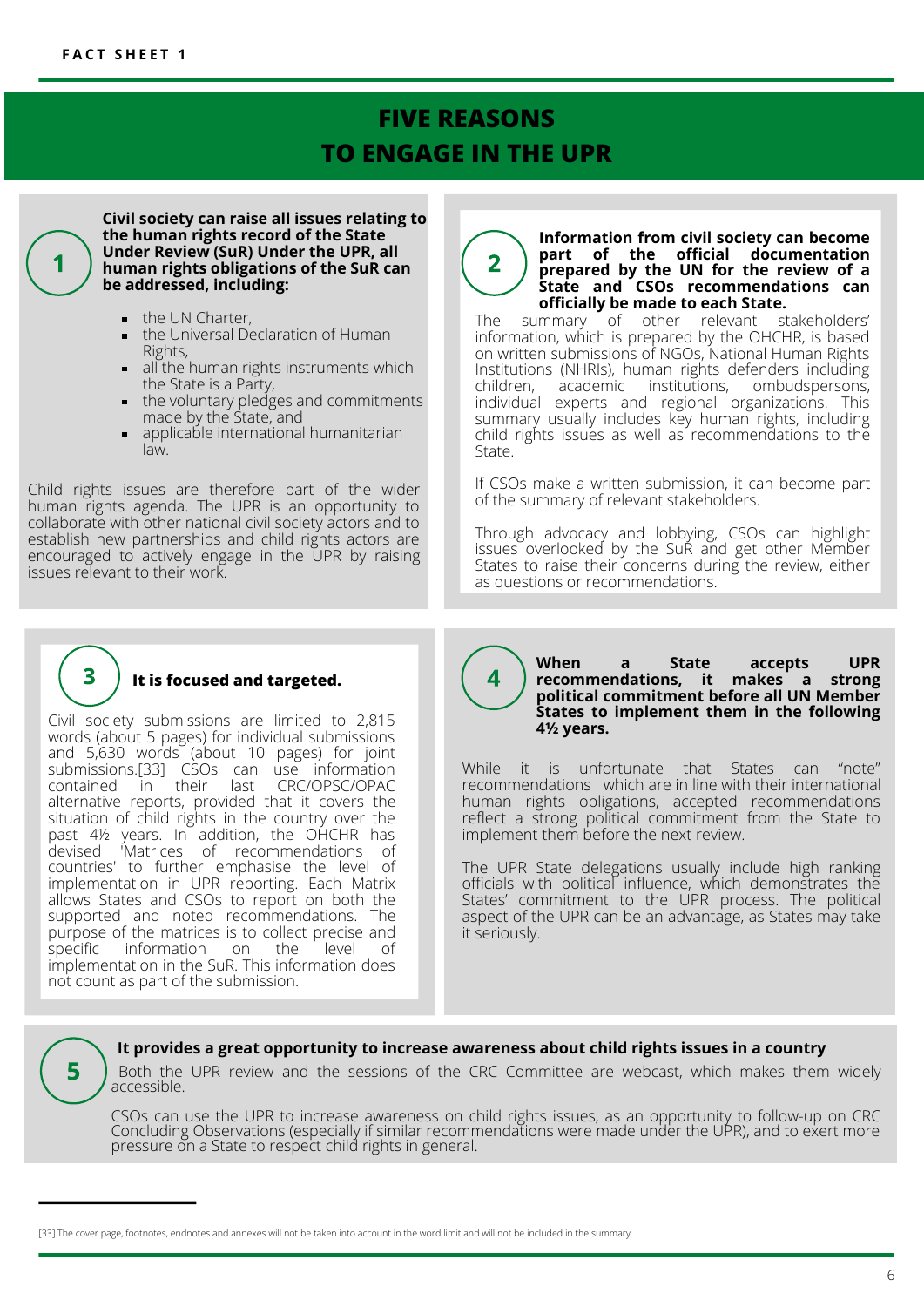## **HOW AND WHEN CAN CIVIL SOCIETY ENGAGE IN THE UPR?**

#### **1. Preparation of the State's UPR report**

- Get involved in national consultations with the State to raise child rights concerns and ensure these issues are included in the State's report (1 year prior to the review).
- Send a civil society written submission to the OHCHR by following the **technical guidelines for stakeholders submissions for the 3rd cycle** [issued by OHCHR, to send written contributions to UPR documentation. \(7 to 8](https://www.ohchr.org/Documents/HRBodies/UPR/TechnicalGuidelines3rdCycle.docx) months prior to the review).[34]
- Support children to produce a child-led report and contribute to national consultations

**TIP:** Use NGO research and the alternative report to the CRC Committee to draft the UPR submission. Maximum 2,815 words for an individual UPR submission and 5,630 words for a joint one.

## **2. Before the UPR**

- Participate in the UPR Pre-Sessions organized by UPR Info and support children to participate in the process [35] Advocate for your S.M.A.R.T recommendations to be made by States participating in the UPR. Target UN missions in Geneva and/or embassies in the country. [36]
- Advocate for your NGO questions to be posed by States participating in the UPR through advanced written questions or an oral statement during the review. (1 to 3 months prior to the review)

**TIP:** Check the database available on www.upr-info.org to identify the States that previously made recommendations on child rights. Contact Child Rights Connect at secretariat@childrightsconnect.org for advice on advocacy in Geneva.

#### **3. During the UPR session**

Attend as observer the UPR interactive dialogue in Geneva, watch the UN webcast live or after the session to take note of all the child rights references. Support and empower children to monitor the session and analyse the dialogue with them. Hold a side event on the situation of children in the country. Participate in side events, make contact with other NGOs. Report on the review to partners at home, from a child rights perspective.

> The UPR outcome report, which contains all the recommendations, is drafted within 48 hours of the review. At the adoption of this report by the UPR Working Group, the State can already accept/note recommendations.

#### **4. After the UPR and before the official adoption by the HRC**

Lobby the State to get more recommendations accepted before the HRC plenary session when the UPR outcome report will be officially adopted. - Lobby the State to change its position on noted recommendations, especially those that are in line with CRC Concluding Observations, before the HRC plenary session.

[34] See Stakeholder Guidelines on the UPR mechanism here: https://www.ohchr.org/EN/HRBodies/UPR/Documents/TechnicalGuideEN.pdf

[35] See Factsheet No. 3, entitled "NGO Advocacy in the Universal Periodic Review". See also UPR Info's Pre-Session publication, at: https://www.upr-info.org/sites/default/files/generaldocument/pdf/2016\_pre-sessions\_empowering\_human\_rights\_voices\_from\_the\_ground.pdf